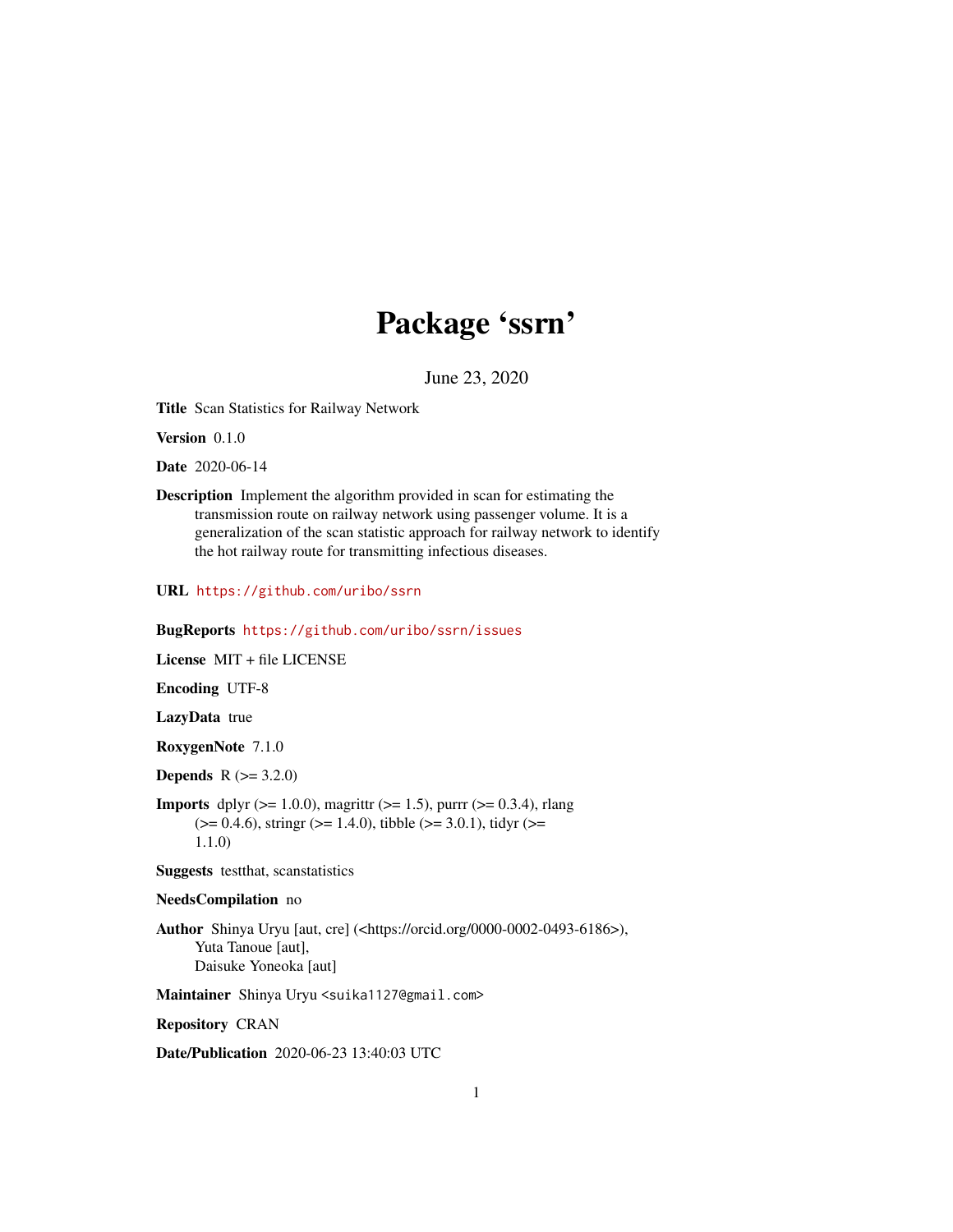### <span id="page-1-0"></span>R topics documented:

| Index |  |  |  |  |  |  |  |  |  |  |  |  |  |  |  |  |  |
|-------|--|--|--|--|--|--|--|--|--|--|--|--|--|--|--|--|--|

jreast\_jt *East Japan Railway's Tokaido Line Data*

#### Description

East Japan Railway's Tokaido Line Data

#### Details

Includes the names of stations between Tokyo and Yugawara as of June 2020.

- st\_code: A unique number to identify the station.
- st\_name: Romanization of station names.

#### Value

• jreast\_jt a tibble

jreast\_jt\_od *JR-East Tokaido Line OD Data*

#### Description

JR-East Tokaido Line OD Data

#### Details

Census values made in 2015. The number of passengers between stations on the Tokaido Line. These values are those of commuter pass users.

- departure\_st\_code: Departing station identification number.
- arrive\_st\_code: The identification number of the station you are arriving at.
- volume Number of people getting on and off the train.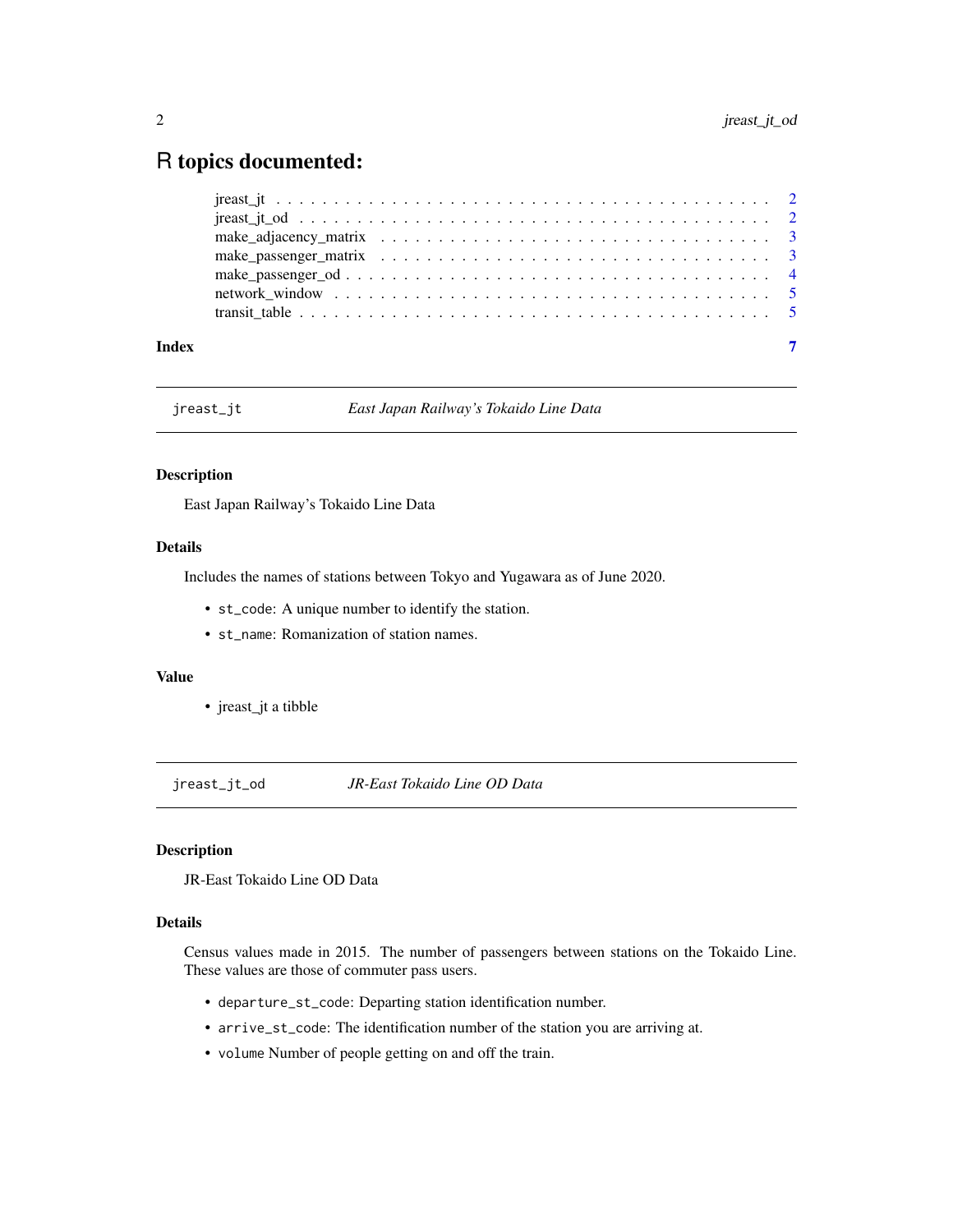#### <span id="page-2-0"></span>Value

• jreast\_jt\_od a tibble

#### See Also

[https://www.mlit.go.jp/sogoseisaku/transport/sosei\\_transport\\_tk\\_000035.html](https://www.mlit.go.jp/sogoseisaku/transport/sosei_transport_tk_000035.html)

make\_adjacency\_matrix *Convert station data to adjacency matrix*

#### Description

Convert station data to adjacency matrix

#### Usage

```
make_adjacency_matrix(stations, depart, arrive)
```
#### Arguments

| stations | data frame which set of stopping points recorded in order of stopping.   |
|----------|--------------------------------------------------------------------------|
| depart   | Column name of a stop.                                                   |
| arrive   | Give the name of the column indicating the next stop at the target stop. |

#### Examples

```
make_adjacency_matrix(jreast_jt, st_code, next_st_code)
```
make\_passenger\_matrix *Convert passenger and station data to origin-destination matrix*

#### Description

Convert passenger and station data to origin-destination matrix

#### Usage

```
make_passenger_matrix(passenger, stations, depart, arrive, location, value)
```
#### Arguments

| passenger | passenger data                                                           |
|-----------|--------------------------------------------------------------------------|
| stations  | data.frame which set of stopping points recorded in order of stopping.   |
| depart    | Column name of a stop.                                                   |
| arrive    | Give the name of the column indicating the next stop at the target stop. |
| location  | Name of the variable to use for the join, indicating its location.       |
| value     | origin-destination value name                                            |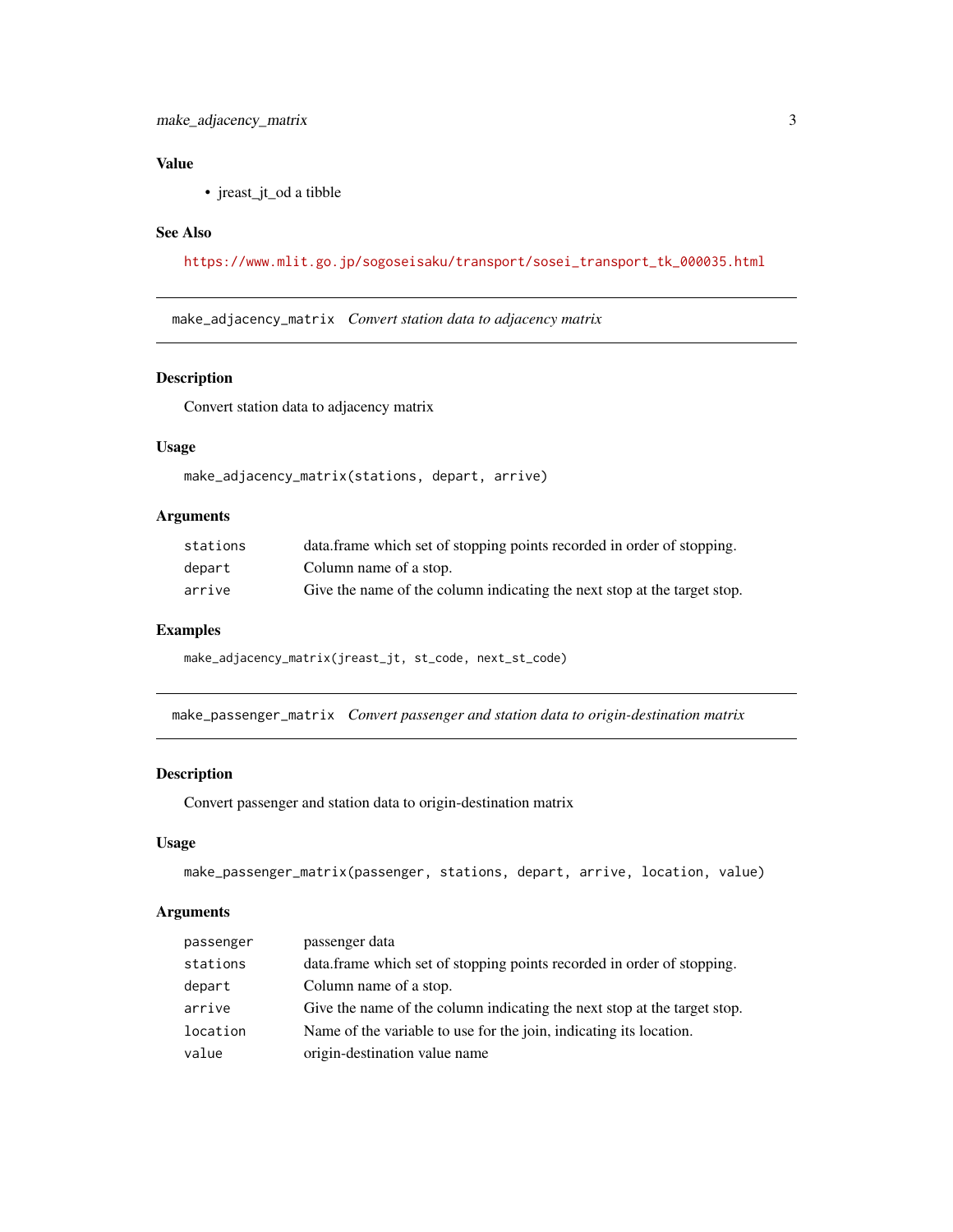#### Examples

```
jreast_jt_od %>%
  make_passenger_matrix(jreast_jt,
                        departure_st_code,
                        arrive_st_code,
                        st_code,
                        volume)
```
make\_passenger\_od *Summaries a passenger volume*

#### Description

Summaries a passenger volume

#### Usage

```
make_passenger_od(
 passenger,
  stations,
 depart,
  arrive,
  location,
 value,
  .all = FALSE
```
 $\mathcal{L}$ 

#### Arguments

| passenger | passenger data                                                                      |
|-----------|-------------------------------------------------------------------------------------|
| stations  | data. frame which set of stopping points recorded in order of stopping.             |
| depart    | Column name of a stop.                                                              |
| arrive    | Give the name of the column indicating the next stop at the target stop.            |
| location  | Name of the variable to use for the join, indicating its location.                  |
| value     | origin-destination value name                                                       |
| .all      | Make a join that contains rows of two datasets. The default value is <i>FALSE</i> . |

#### Examples

```
jreast_jt_od %>%
 make_passenger_od(jreast_jt,
                   depart = departure_st_code,
                    arrive_st_code,
                   location = st_code,
                   value = volume) %>%
dplyr::left_join(jreast_jt %>%
```
<span id="page-3-0"></span>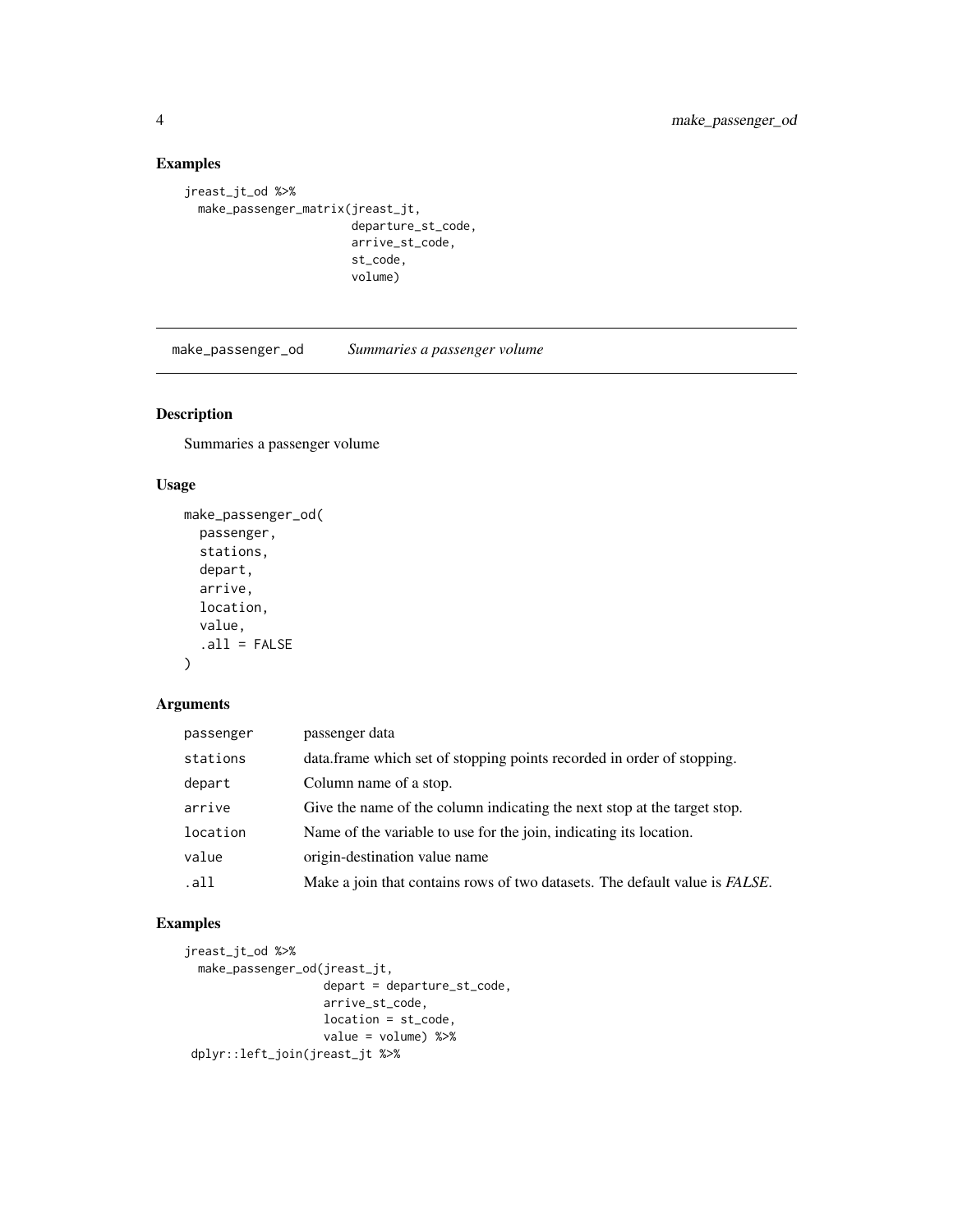```
dplyr::select(arrive_st_code = st_code,
               next_st_name = st_name),
by = "arrive_st_code")
```
<span id="page-4-0"></span>network\_window *Create network window zones*

#### Description

Create network window zones

#### Usage

```
network_window(adjacency_matrix, dist_matrix, type, cluster_max)
```
#### Arguments

| adjacency_matrix |                                                                                                                                                                                             |
|------------------|---------------------------------------------------------------------------------------------------------------------------------------------------------------------------------------------|
|                  | A boolean matrix, with element $(i,j)$ set to TRUE if location j is adjacent to<br>location <i>i</i> .                                                                                      |
| dist_matrix      | Distance matrix                                                                                                                                                                             |
| type             | Currently, "connected_B" only.                                                                                                                                                              |
| cluster_max      | Maximum cluster size. Zone If this value is reached, the area will not be ex-<br>panded any further. It's a good idea to keep it to the number of stops on the line<br>you're dealing with. |

transit\_table *Create transit table*

#### Description

Create transit table

#### Usage

```
transit_table(stations, ..., reverse = FALSE)
```
#### Arguments

| stations | data.frame which set of stopping points recorded in order of stopping.                                                                                                                        |
|----------|-----------------------------------------------------------------------------------------------------------------------------------------------------------------------------------------------|
| $\cdots$ | Arguments passed on to $d$ $p$ lyr: : across                                                                                                                                                  |
|          | .cols <tidy-select> Columns to transform. Because across() is used within<br/>functions like summarise() and mutate(), you can't select or compute<br/>upon grouping variables.</tidy-select> |
| reverse  | Option to swap the order of the stopping points.                                                                                                                                              |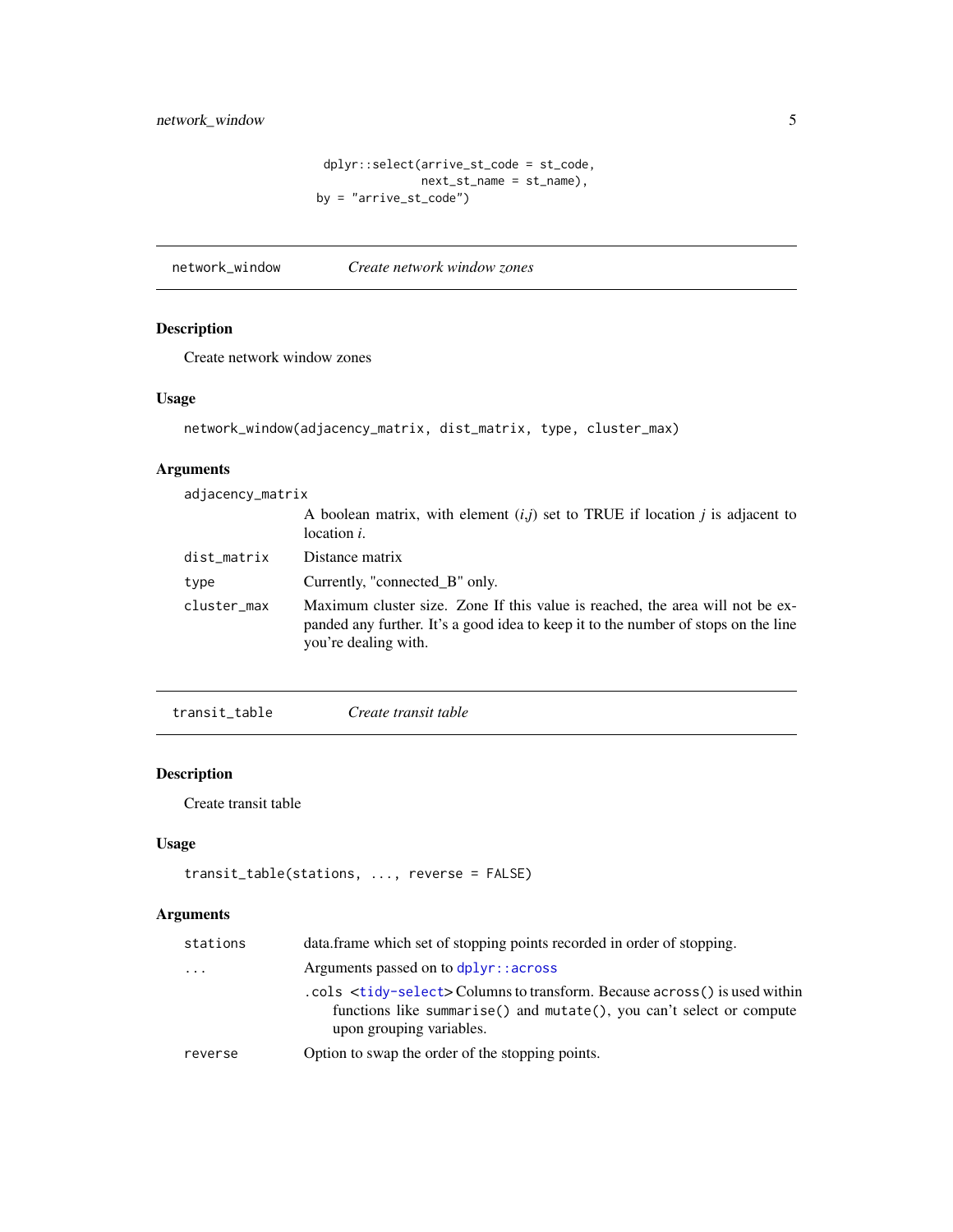#### Examples

```
# The next stop is stored in the variable of column next_.
jreast_jt %>%
 transit_table()
# Switch between inbound and outbound lines.
jreast_jt %>%
 transit_table(reverse = TRUE)
```